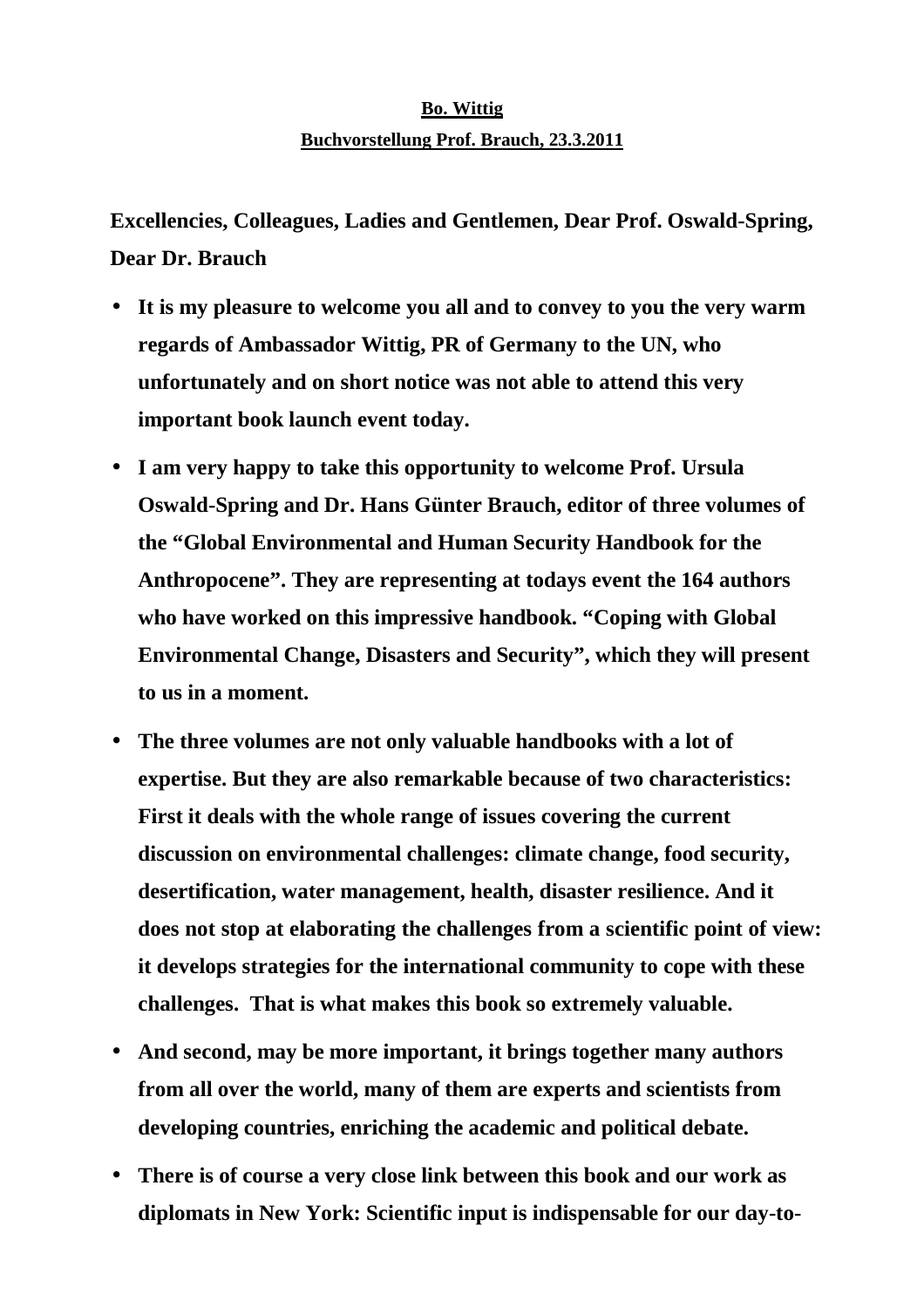**day work. Without the input of academics, informed debates within the UN on very complex subjects would not be possible.** 

• **As you can see this impressive book which has more than 1500 pages is challenging. To my mind this adequately reflects the complexity of the problems at stake:** 

**Big problems require big thoughts !** 

- • **Let me pick out briefly one issue, which is very much in the focus of our interest and of Germany´s policy within the United Nations: The security dimension of climate change:**
- **Over the last years, the impact of climate change on our ecosystems and on security has become more and more visible. Recent extreme weather events have shown that environmental disasters caused by climate change are becoming increasingly frequent and more intense. Scientists predict that the sea-level could rise up to 2 meters until the end of this century, affecting the habitat of millions of people, putting in danger the existence of entire states and causing large-scale population movements.**
- • **Due to climate change and resulting desertification, increasing floods and degradation of soil, crop yields worldwide could decline significantly, dramatically challenging food security and worsening hunger. Today, food prices are on the rise again and almost at the all time high of 2008. The potential consequences for peace and security are apparent: historical as well as recent experiences have shown how such situations could cause political instability in whole regions and reverse partially the progress made in terms of human development.**
- **Climate change and security has been subject to an open debate in the UN Security Council during the British Presidency in 2007. The report presented by the UN Secretary-General in 2009 on "Climate change and its possible security implications" identified both possible threats to**